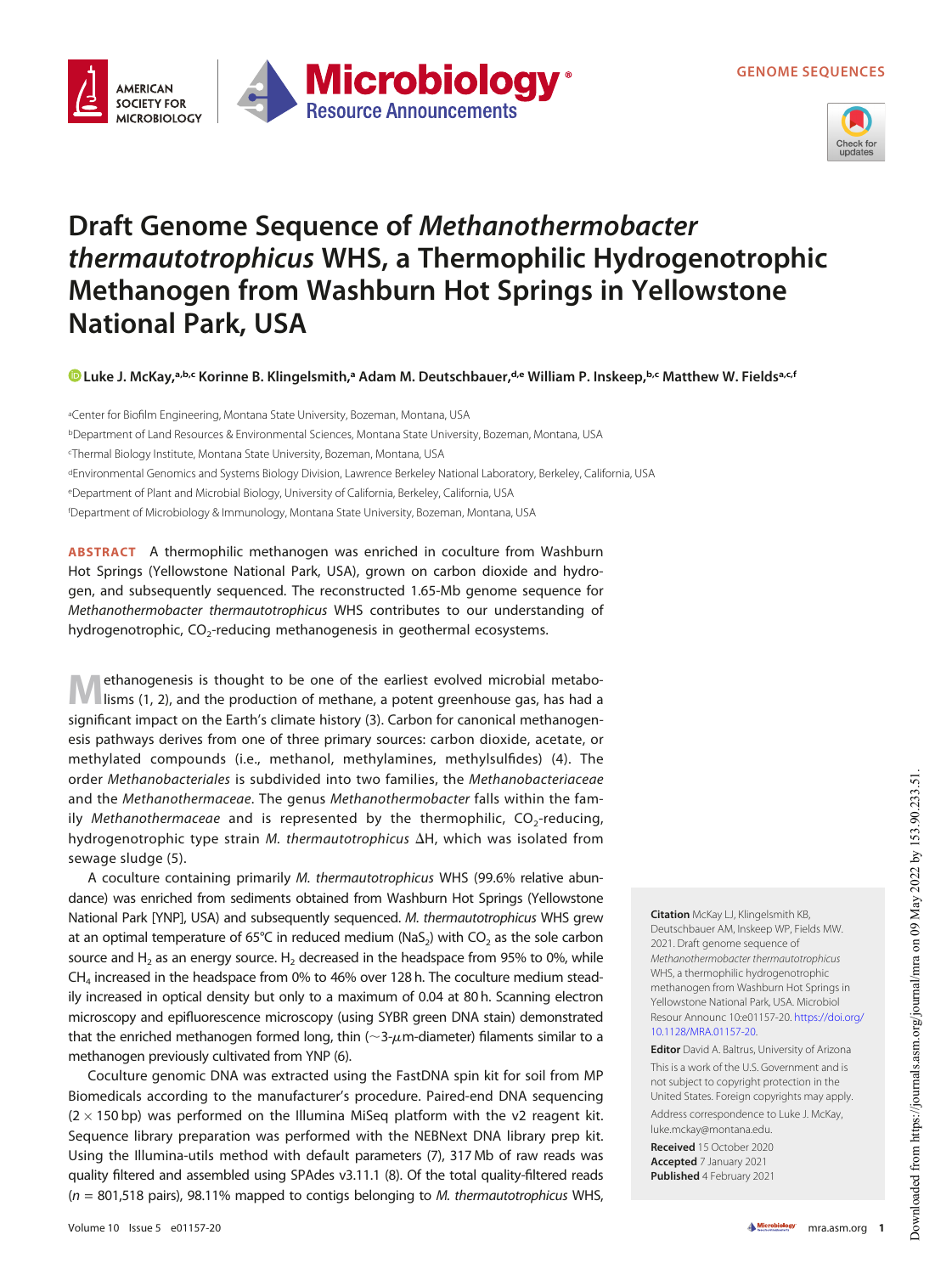and the remaining 1.89% mapped to a smaller metagenome-assembled genome (MAG) belonging to the phylum Firmicutes (no quality-filtered reads were unmapped). The assembled contigs were imported into anvi'o v4 ([9](#page-2-2)) for coverage- and nucleotide frequency-based separation of the archaeal and bacterial genomes. Analysis of tetranucleotide frequencies and the mean coverage values of contigs resulted in two easily distinguishable bins, which were confirmed as members of the genera Methanothermobacter and Caldanaerobacter by Centrifuge v1 taxonomy identification software [\(10\)](#page-2-3). Hidden Markov Models were used in anvi'o to estimate completeness and redundancy for both MAGs based on the presence of single-copy genes (162 for Archaea [\[11](#page-2-4)] and 139 for Bacteria [\[12\]](#page-2-5)) and resulted in 99.38% completeness and 6.79% redundancy for M. thermautotrophicus WHS and 15.11% completeness and 0.72% redundancy for Caldanaerobacter. A full-length 16S rRNA gene sequence was recovered from the draft genome sequence of M. thermautotrophicus and was also recovered by cloning and sequencing from a separate DNA extraction; these two sequences were identical to one another, and phylogenetic analyses established their placement next to M. thermautotrophicus. We designated this strain of M. thermautotrophicus "WHS" for Washburn Hot Springs in Yellowstone National Park. The draft genome sequence was comprised of seven scaffolds  $(N_{50}$ , 343,349 bp) with a  $G+C$  content of 49.75% and a cumulative length of 1,654,216 bp, compared to 1,751,377 bp for the type strain, M. thermautotrophicus  $\Delta H$ .

In anvi'o, open reading frames were identified using Prodigal v2.6.3 [\(13](#page-2-6)), and functional annotations were performed using the NCBI Clusters of Orthologous Groups of proteins (COGs) database ([14](#page-2-7)). The potential for autotrophic  $CO<sub>2</sub>$  reduction was confirmed by the presence of genes essential to the methyl branch of the Wood-Ljungdahl pathway, including formate dehydrogenase, formyl-H<sub>4</sub>F synthase, methenyl- $H_4F$  cyclohydrase, methylene-H<sub>4</sub>F dehydrogenase, methylene-H<sub>4</sub>F reductase, and methyltransferase. CH<sub>4</sub> production was confirmed by the presence of genes for methyl coenzyme M reductase subunits, including mcrABGCD. Hydrogenotrophic metabolism was confirmed by the presence of multiple hydrogenase genes, including  $F_{420}$ -nonreducing [NiFe]-hydrogenase, heterodisulfide reductase, and  $F_{420}$ -reducing hydrogenase.

Nota bene, in 1980, prior to the wide availability of sequencing methods, three new strains of M. thermautotrophicus, YT1, YTA, and YTC, were isolated from Octopus Spring, Firehole Pool A, and Washburn Hot Springs, respectively, in Yellowstone National Park [\(6\)](#page-1-5). Because each of these was cultivated on the same  $H_2/CO_2$  medium and each displayed similar morphology and temperature optima, only the strain from Octopus Spring, M. thermautotrophicus YT1, was deposited in a culture collection (ATCC 29183). To our knowledge, however, there is no available genome sequence for this organism. Here, it is possible that we have cultivated and sequenced the genome of a population highly similar to M. thermautotrophicus YTC, which we are calling M. thermautotrophicus WHS.

Data availability. The raw sequence files (NCBI BioSample accession no. [SAMN16969497](https://www.ncbi.nlm.nih.gov/biosample/SAMN16969497)) and the draft genome sequence of Methanothermobacter thermautotrophicus WHS (NCBI BioSample accession no. [SAMN09381010\)](https://www.ncbi.nlm.nih.gov/biosample/SAMN09381010) are available under NCBI BioProject accession no. [PRJNA475154.](https://www.ncbi.nlm.nih.gov/bioproject/PRJNA475154)

## ACKNOWLEDGMENT

The organism was cultivated from sediments collected at Washburn Hot Springs in 2015 under research permit YELL-2015-SCI-5068.

## REFERENCES

- <span id="page-1-0"></span>1. Woese CR. 1987. Bacterial evolution. Microbiol Rev 51:221–271. [https://](https://doi.org/10.1128/MR.51.2.221-271.1987) [doi.org/10.1128/MR.51.2.221-271.1987.](https://doi.org/10.1128/MR.51.2.221-271.1987)
- <span id="page-1-1"></span>2. Weiss MC, Sousa FL, Mrnjavac N, Neukirchen S, Roettger M, Nelson-Sathi S, Martin WF. 2016. The physiology and habitat of the last universal common ancestor. Nat Microbiol 1:16116. [https://doi.org/10.1038/nmicrobiol](https://doi.org/10.1038/nmicrobiol.2016.116) [.2016.116](https://doi.org/10.1038/nmicrobiol.2016.116).
- <span id="page-1-2"></span>3. Sagan C, Mullen G. 1972. Earth and Mars: evolution of atmospheres and surface temperatures. Science 177:52–56. [https://doi.org/10.1126/science](https://doi.org/10.1126/science.177.4043.52) [.177.4043.52](https://doi.org/10.1126/science.177.4043.52).
- <span id="page-1-3"></span>4. Liu Y, Whitman WB. 2008. Metabolic, phylogenetic, and ecological diversity of the methanogenic archaea. Ann N Y Acad Sci 1125:171–189. [https://doi.org/10.1196/annals.1419.019.](https://doi.org/10.1196/annals.1419.019)
- <span id="page-1-4"></span>5. Zeikus JG, Wolfe RS. 1972. Methanobacterium thermoautotrophicus sp. n., an anaerobic, autotrophic, extreme thermophile. J Bacteriol 109:707–713. [https://doi.org/10.1128/jb.109.2.707-713.1972.](https://doi.org/10.1128/jb.109.2.707-713.1972)
- <span id="page-1-5"></span>6. Zeikus JG, Ben-Bassat A, Hegge PW. 1980. Microbiology of methanogenesis in thermal, volcanic environments. J Bacteriol 143:432–440. [https://doi](https://doi.org/10.1128/JB.143.1.432-440.1980) [.org/10.1128/JB.143.1.432-440.1980](https://doi.org/10.1128/JB.143.1.432-440.1980).